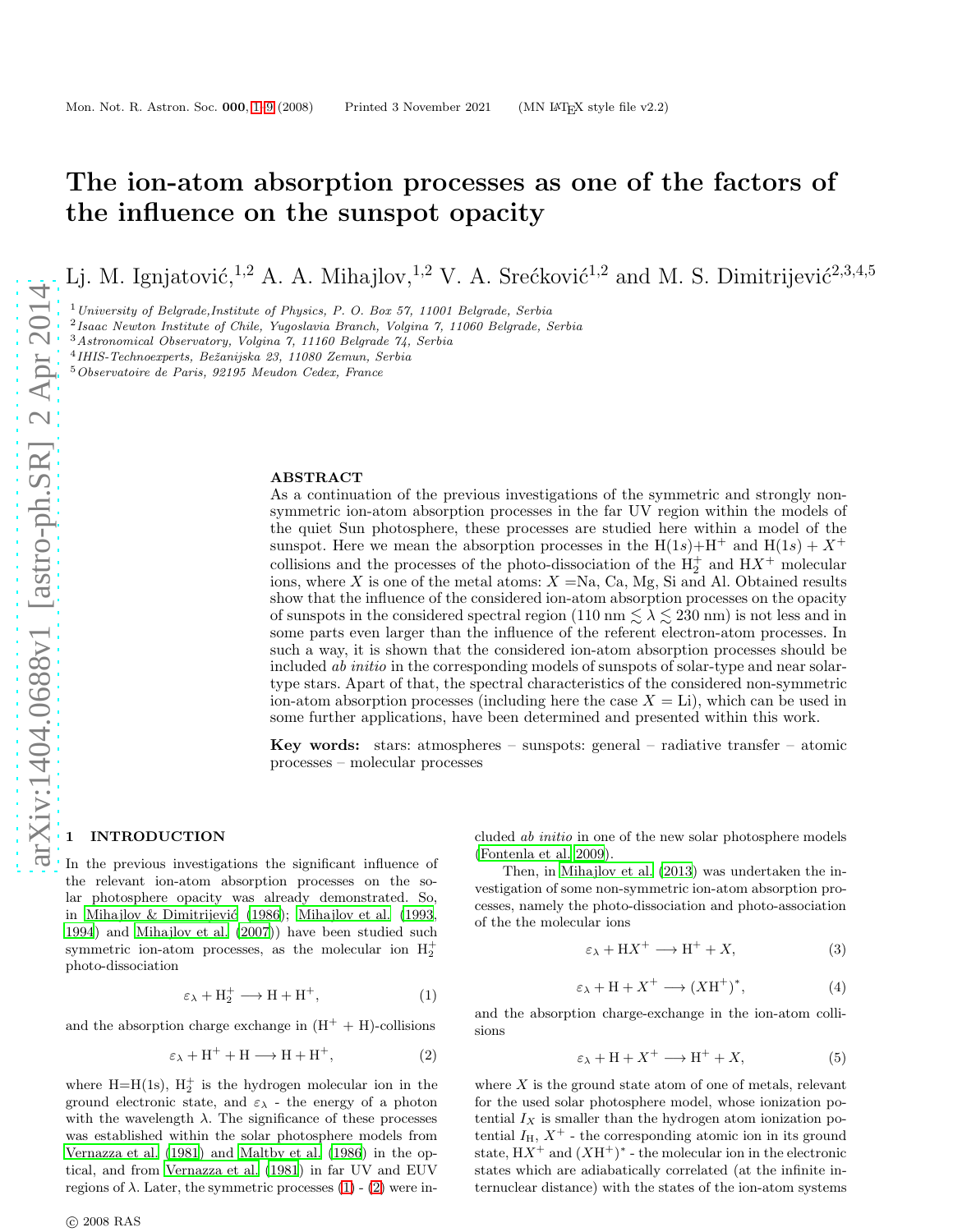$H + X^+$  and  $H^+ + X$  respectively. These processes were examined within the same solar photosphere model as in [Mihajlov et al. \(2007](#page-8-3)), i.e. the model C from [Vernazza et al.](#page-8-4) [\(1981](#page-8-4)), with  $X = Mg$ , Si and Al. Also, in accordance with the composition of the solar atmosphere, the processes of the type  $(3)$  -  $(5)$ , but with atom He $(1s^2)$  and ion H<sup>+</sup> instead H and  $X^+$ , were included in the consideration. However, it was established that in the case of this atmosphere (for the difference of some helium reach stellar atmospheres considered in Ignjatović et al.  $(2014)$ ) such processes can be practically neglected. Since the ion-atom systems with the mentioned  $X$  are strongly non-symmetric, the examined processes generate the quasi-molecular absorption bands in the neighborhoods of  $\lambda$  which correspond to the energies  $\Delta_{H:X} \equiv I_H - I_X$ . According to the values of  $\Delta_{H;X}$  with the mentioned X these absorption bands lie in the part of the far UV region. We should note here that the photo-dissociation of the molecular ion  $HSi^+$  was considered first time from the astrophysical aspect (interstellar clouds and the atmospheres of red giant stars) in [Stancil et al. \(1997\)](#page-8-9).

In [Mihajlov et al. \(2013\)](#page-8-7) was shown that, in the case of the quiet Sun, ion-atom processes  $(1)$  -  $(2)$  and  $(3)$  -  $(5)$ together become seriously concurrent to some other relevant absorbtion processes in far UV and EUV regions within the whole solar photosphere. This result is especially important, since among all possible ion-atom non-symmetric processes only those of them, for which the needed data about the corresponding molecular ions were known, were taken into account. Because of that, it was natural to conclude that the non-symmetric processes  $(3)$  -  $(5)$  should be also included ab initio in the corresponding solar photosphere models.

One can see that the previous investigations of the ionatom absorption processes were performed only in the case of the quiet Sun. However, it is well known how significant role for the solar atmosphere the sunspots play, and certainly it was interesting to see what is the situation with these processes in such objects. Because of that, this investigation, whose some preliminary results were referred recently on a corresponding astrophysical conference Srećković et al. [\(2013](#page-8-10)), was undertaken. All considerations were within the sunspot model M from [Maltby et al. \(1986](#page-8-5)). Such choice was caused by the fact that only this model, among other models mentioned in the literature (see e.g. [Fontenla et al.](#page-8-11) [\(2006](#page-8-11))), provided all data needed for the calculations of the absorption coefficients which characterize the considered absorption processes. Certainly, the ion-atom absorption processes of the type  $(3)$  -  $(5)$  were included in the considerations. However, here we take into account also additional processes of the molecular ion photo-dissociation and photoassociation

<span id="page-1-1"></span>
$$
\varepsilon_{\lambda} + \mathbf{H} \mathbf{X}^+ \longrightarrow \mathbf{H} + \mathbf{X}^{+*},\tag{6}
$$

<span id="page-1-0"></span>
$$
\varepsilon_{\lambda} + H + X^{+} \longrightarrow H X^{+*}, \tag{7}
$$

where  $X^{+*}$  is the ion in excited state with the excitation energy  $E_{exc}(X^{+}) \lesssim \Delta_{H;X}$  and  $HX^{+*}$  - the molecular ion in the electronic state adiabatically correlated with the state of the  $H + X^{+*}$  system, as well as the corresponding collisional excitation

<span id="page-1-2"></span>
$$
\varepsilon_{\lambda} + H + X^{+} \longrightarrow H + X^{+*}, \tag{8}
$$

which realizes over creation of the quasimolecular complex  $(H + X^+)^*$  in the excited electronic state adiabatically correlated with the state of the same system  $H + X^{+*}$  as in the process [\(7\)](#page-1-0). Depending of the values of  $E_{exc}(X^{+*)}$  the absorption bands generated by the processes [\(6\)](#page-1-1) - [\(8\)](#page-1-2) can lie not only in far UV region of  $\lambda$ , but also in near UV and visible regions. The reason for the consideration of these processes is the fact that the absorption bands generated by some of them overlap with the bands generated by the processes  $(1)$  -  $(2)$  and  $(3)$  -  $(5)$ . If the radiative transition  $X^+ \rightarrow X^{+*}$  is allowed by the dipole selection rules the corresponding absorption band can be treated, as in the case of the similar phenomena caused by atom-atom collisions (Veža et al. (1998); Skenderović et al. (2002)), i.e. as the satellite of the ion spectral line connected with the mentioned transition.

The basic task of this investigation is to estimate the significance of the symmetric and non-symmetric ion-atom absorption processes in the case of the sunspot with respect to the processes of the negative hydrogen ion H<sup>−</sup> photo-detachment and inverse "bremsstrahlung" in  $(e + H)$ collisions, namely

<span id="page-1-3"></span>
$$
\varepsilon_{\lambda} + H^{-} \longrightarrow H + e', \tag{9}
$$

<span id="page-1-4"></span>
$$
\varepsilon_{\lambda} + e + H \longrightarrow H + e', \tag{10}
$$

where  $e$  and  $e'$  denote the free electron in initial and final channel, which, similarly to the previous papers, are treated here as the referent processes. It is connected with the concept of this paper which stays the same as in all previous papers. Namely, the aim of these papers (see e.g. [Mihajlov et al. \(1993,](#page-8-1) [2007,](#page-8-3) [2013\)](#page-8-7)) was to pay attention on the considered ion-atom radiative processes as the factors of the influence on the opacity of the solar atmosphere. For that purpose it was needed (and enough in the same time) to show that the efficiency of these processes in the considered spectral region is close to the efficiency of some known radiative processes whose significance for the solar atmosphere is accepted in literature. It is clear that in the case of this atmosphere just the electron-atom processes [\(9\)](#page-1-3) and [\(10\)](#page-1-4) can be taken as the referent ones. Because of that in these previous papers many other radiative processes have not been considered, including here the certainly very important processes of the metal atom photo-ionization, which were already discussed in the literature in connection with the quiet Sun atmosphere in [Fontenla et al. \(2011](#page-8-14)). We mean the processes

<span id="page-1-5"></span>
$$
\varepsilon_{\lambda} + (X)_{g}^{*} \longrightarrow X^{+} + e', \tag{11}
$$

where  $(X)_g^*$  denotes the given metal atom in the ground state, i.e.  $\check{X}$ , or in any possible (under the considered conditions) excited state, i.e.  $X^*$ . However, within the sunspot we have a significantly smaller temperature than in the quiet Sun photosphere (see figure about model) and consequently it is possible to expect there more larger efficiency of these photo-ionization processes, so that the position of the mentioned electron-atom processes as the referent ones is not so clear. Because of that the processes of the metal atom photo-ionization were taken into account from the beginning of this investigation (some of them were considered already in Srećković et al.  $(2013)$ ). In accordance with above mentioned the following absorption processes are included in the consideration in this work: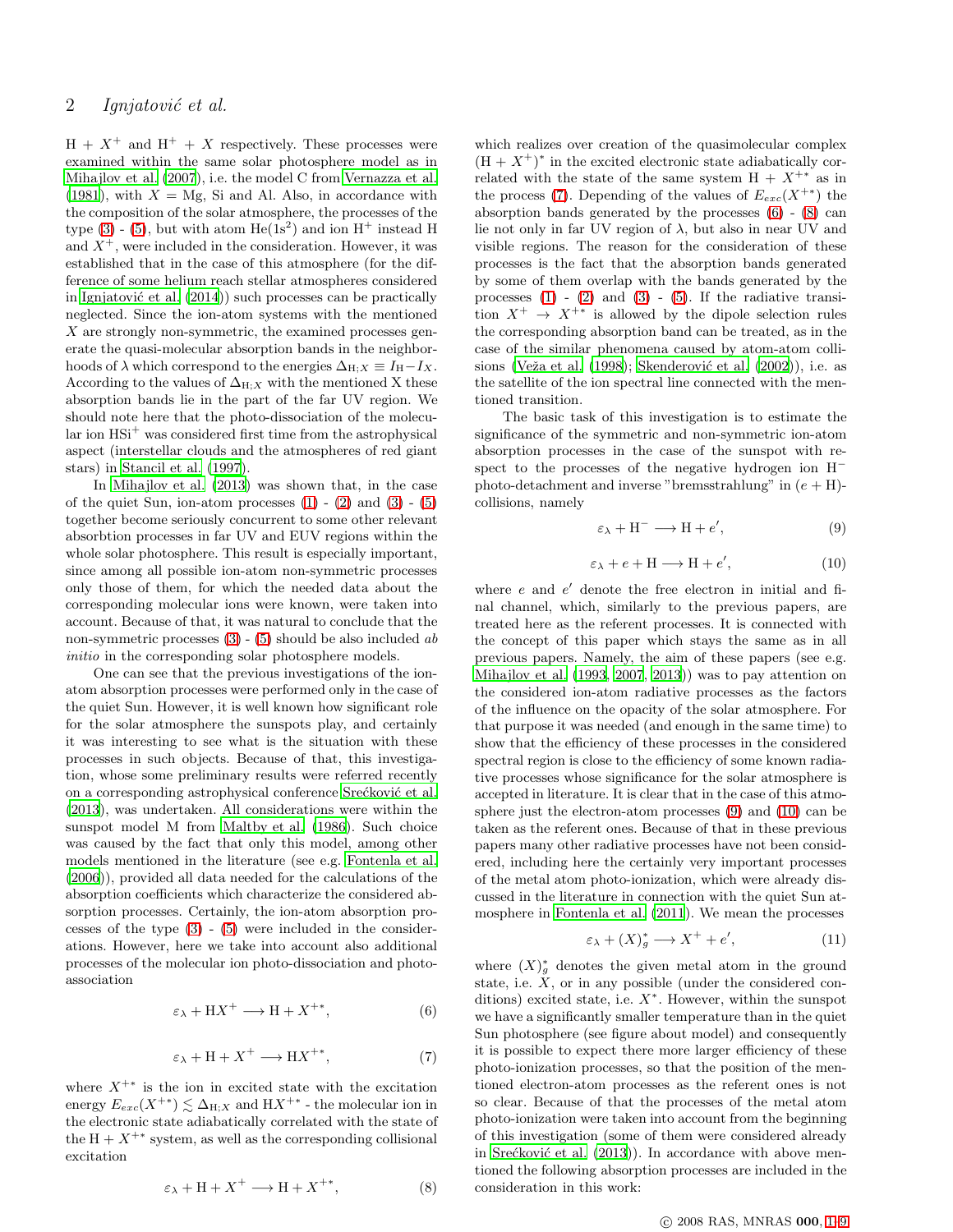

<span id="page-2-0"></span>Figure 1. Left panel a:: The bound-free (bf) and free-free (ff) transitions in the case of the symmetric ion-atom processes [\(1\)](#page-0-1)- [\(2\)](#page-0-2). Right panel b: The bound-free (bf), free-free (ff) and free-bound (fb) transitions in the case of the non-symmetric ion-atom processes:  $\rightarrow$ -Eqs. [\(3\)](#page-0-3)- [\(5\)](#page-0-4),  $--$  > Eqs. [\(6\)](#page-1-1)-[\(8\)](#page-1-2).

- the symmetric ion-atom processes [\(1\)](#page-0-1) - [\(2\)](#page-0-2);

- the non-symmetric processes  $(3)$  -  $(5)$  with  $X =$  Na, Ca, Mg, Si and Al, for which the needed data about the corresponding molecular ions  $HX^+$  are known;

- the non-symmetric processes  $(6)$  -  $(8)$  with  $X^{+\ast}$  $= \text{Ca}^+(3p^63d), \text{Ca}^+(3p^64p), \text{Ca}^+(3p^65s), \text{Ca}^+(3p^64d),$  $Ca^+(3p^65p)$  and  $Al^+(2p^63s3p)$ ,

- the electron-atom processes [\(9\)](#page-1-3) and [\(10\)](#page-1-4);

- the photo-ionization processes [\(11\)](#page-1-5) with all metal atoms relevant for the used sunspots model, i.e. including the case  $X = \text{Fe}.$ 

Let us note that as in Srećković et al. (2013) only such nonsymmetric processes are taken into account here for which all needed data about the corresponding molecular ions are known from the literature.

It is well known that inside sunspot is needed to take into account the presence of its magnetic field. In connection with this we have to note that according to the existing data (see e.g. [Penn & Livingston \(2011](#page-8-15))) this field is always not larger than 4000 Gs. This is very important for us since it can be shown that in our further considerations the presence of such magnetic field can be completely neglected and all needed calculations can be performed as in the case of the quiet Sun.

The aims of this work request determination of the corresponding spectral absorption coefficients for all mentioned ion-atom processes, as well as for the concurrent absorption processes [\(9\)](#page-1-3) - [\(10\)](#page-1-4) and [\(11\)](#page-1-5), as functions of  $\lambda$  and the height h above the referent solar atmosphere layer. In this context the processes  $(1) - (2)$  $(1) - (2)$ ,  $(3) - (5)$  $(3) - (5)$  and  $(6) - (8)$  $(6) - (8)$  are treated as the processes from the groups "1", "2" and "3" respectively, which is denotes by the corresponding index:  $j = 1$ , 2 or 3. Let us note that here the spectral characteristics of the non-symmetric processes of the type  $(3)$  -  $(4)$ , but with  $X =$  Li, are also determined in rather wide regions of the temperatures and wavelengths. Namely, such processes could be of interest for lithium rich stellar atmospheres ("Li stars", [Hack et al. \(1997\)](#page-8-16); [Shavrina et al. \(2001](#page-8-17), [2003\)](#page-8-18)) as an additional canal for the creation of the neutral lithium atoms.

All relevant matter is distributed below in five Sections

c 2008 RAS, MNRAS 000, [1–](#page-0-0)[9](#page-10-0)

and two Appendices. So, the expressions of the considered absorbtion processes are given in the Sections 2 and 3, together with the needed comments about the methods of their determination. The Section 4 contains the needed comments about used calculation methods. The results of the calculations of the spectral coefficients and other quantities, which characterize the relative efficiencies of the considered processes, are presented (with the corresponding discussions) in the Section 4, and in the last Section 5 are given some conclusions and are indicated directions of the further investigations. Then, the potential curves and dipole matrix elements of the molecular ions  $H X^+$  with  $X = Na$  and Li, which are determined within this work, are given in Appendix A. Finally, some of the spectral characteristics of the processes  $(3) - (5)$  $(3) - (5)$  and  $(6) - (8)$  $(6) - (8)$ , which can be used in some other applications, are presented in Appendix B.

## 2 THE SPECTRAL CHARACTERISTICS OF THE ION-ATOM ABSORPTION PROCESSES

### 2.1 The partial ion-atom absorption coefficients

The above mentioned ion-atom absorption processes, namely:

- the photo-dissociation (bound-free) processes [\(1\)](#page-0-1), [\(3\)](#page-0-3) and [\(6\)](#page-1-1),

- photo-association (free-bound) processes [\(4\)](#page-0-5) and [\(7\)](#page-1-0),

- absorption charge-exchange and collisional excitation (freefree) processes  $(2)$ ,  $(5)$  and  $(8)$ 

are illustrated by Fig. [1.](#page-2-0) The efficiencies of these processes are characterized in this work by the corresponding partial spectral absorption coefficients denoted with:

$$
-\kappa_{ia;1}^{(bf)}(\lambda;h), \kappa_{iaX;2}^{(bf)}(\lambda;h) \text{ and } \kappa_{iaX;3}^{(bf)}(\lambda;h),
$$

 $-\kappa_{iaX;2}^{(fb)}(\lambda;h)$  and  $\kappa_{iaX;3}^{(fb)}(\lambda;h)$ ,  $-\kappa_{ia;1}^{(ff)}(\lambda;h)$ ,  $\kappa_{iaX;2}^{(ff)}(\lambda;h)$  and  $\kappa_{iaX;3}^{(ff)}(\lambda;h)$  respectively.

In accordance with the previous papers these coefficients are given by the similar expressions, namely

<span id="page-2-1"></span>
$$
\kappa_{ia;1}^{(bf,f)}(\lambda;h) = K_{ia;1}^{(bf,f)}(\lambda,T) \cdot N_{\rm H} N_{\rm H^{+}},\tag{12}
$$

$$
\kappa_{iaX;j}^{(bf,ff)}(\lambda;h) = K_{iaX;j}^{(bf,ff)}(\lambda,T) \cdot N_{\rm H} N_{X^{+}}, \quad j = 2,3, \quad (13)
$$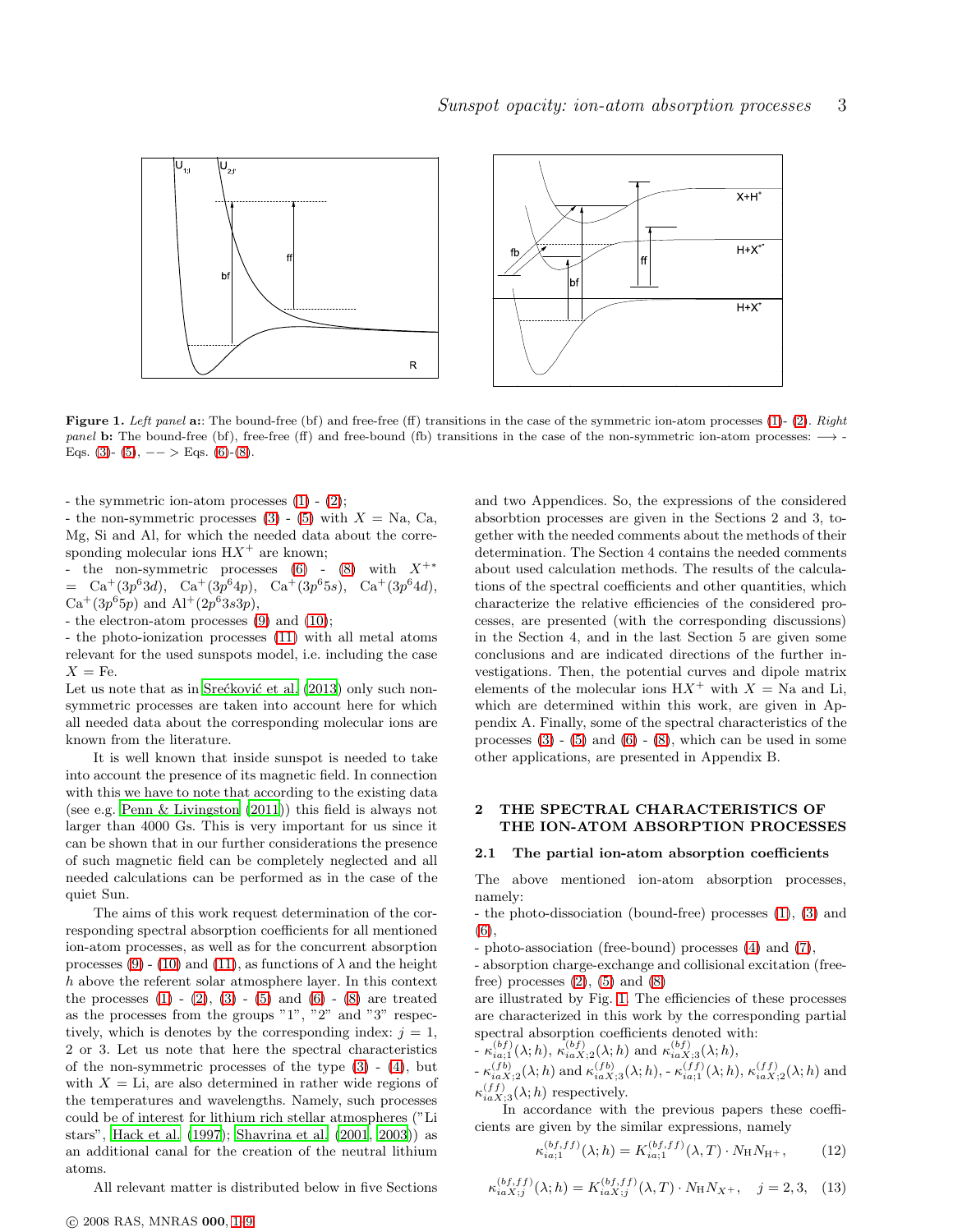

<span id="page-3-2"></span>Figure 2. Left panel a:: The hydrogen and metal ion densities  $N_{\text{H+}}$  and  $N_{X+}$  for the sunspot umbral model M from [Maltby et al.](#page-8-5) [\(1986](#page-8-5)). Right panel b: The local temperature T and the densities  $N(e)$  and  $N(H)$  of the free electrons and hydrogen atoms for the sunspot model M and referent model of the quiet Sun atmosphere from [Maltby et al. \(1986\)](#page-8-5).

<span id="page-3-1"></span>
$$
\kappa_{iaX;j}^{(fb)}(\lambda;h) = K_{iaX;j}^{(fb)}(\lambda,T) \cdot N_{\rm H} N_{X^+}, \quad j = 2,3,\tag{14}
$$

where  $K_{ia;1}^{(bf,ff)}(\lambda,T)$ ,  $K_{iaX;j}^{(bf,ff)}(\lambda,T)$  and  $K_{iaX;j}^{(fb)}(\lambda,T)$ , where  $j = 2$  and 3, are the corresponding rate coefficients. With T,  $N_{\rm H}$ ,  $N_{\rm H}$  and  $N_{X^+}$  are denoted here the local temperature and densities of the hydrogen atoms and ions  $\mathbf{H}^+$ and  $X^+$  respectively, whose values are taken (for each h) from the used sunspot model of [Maltby et al. \(1986\)](#page-8-5). Here, as in the previous papers, it is understood that the photodissociation rate coefficients are defined by the known relations

$$
K_{ia;1}^{(bf)}(\lambda, T) = \sigma_{\mathcal{H}_2^+}^{(phd)}(\lambda, T) \cdot \chi^{-1}(T; \mathcal{H}_2^+),\tag{15}
$$

$$
K_{iaX;j}^{(bf)}(\lambda, T) = \sigma_{\mathbf{H}X^+;j}^{(phd)}(\lambda, T) \cdot \chi^{-1}(T; \mathbf{H}X^+), j = 2, 3, (16)
$$

$$
\chi(T; \mathcal{H}_2^+) = \left[ \frac{N(\mathcal{H})N(\mathcal{H}^+)}{N(\mathcal{H}_2^+)} \right]_T, \tag{17}
$$

$$
\chi(T; \mathcal{H}X^+) = \left[\frac{N(\mathcal{H})N(X^+)}{N(\mathcal{H}X^+)}\right]_T, \tag{18}
$$

where  $\sigma_{\rm tr+}^{(phd)}$  $\frac{p_{\text{rad}}(p_{\text{rad}})}{H_{\text{H}}^+}(\lambda, T)$  and  $\sigma_{\text{H}_X+\text{d}}^{(phd)}(\lambda, T)$ , where  $j = 2$  and 3, are the mean thermal photo-dissociation cross-sections: for the molecular ions  $H_2^+$  in the process [\(1\)](#page-0-1), and for ions  $H X^+$  in the processes [\(3\)](#page-0-3) and [\(6\)](#page-1-1) respectively. With  $N_{\text{H}_2^+}$  and  $N_{\text{H}_X+}$ are denoted the densities of the molecular ions  $H_2^+$  and  $HX^+,$ and the designation  $[\ldots]_T$  denotes that the factors  $\chi(T; \mathcal{H}_2^+)$ and  $\chi(T; H X^+)$  are determined under the condition of the local thermodynamical equilibrium (LTE) with given  $T$ .

#### 2.2 The total ion-atom absorption coefficients

The total efficiency of the symmetric ion-atom processes [\(1\)](#page-0-1) - [\(2\)](#page-0-2), i.e. group "1", is characterized here by the spectral absorption coefficient  $\kappa_{ia;1}(\lambda;h)$ , given by

<span id="page-3-3"></span>
$$
\kappa_{ia;1}(\lambda;h) = K_{ia;1}(\lambda,T) \cdot N(H)N(H^+),
$$
  
\n
$$
K_{ia;1}(\lambda,T) = K_{ia;1}^{(bf)}(\lambda,T) + K_{ia;1}^{(ff)}(\lambda,T).
$$
\n(19)

In connection with the non-symmetric processes we will introduce firstly the total efficiencies of the processes [\(3\)](#page-0-3) - [\(5\)](#page-0-4) and [\(6\)](#page-1-1) - [\(8\)](#page-1-2), i.e. groups "2" and "3", for given  $X$ which are characterized by the spectral absorption coefficients  $\kappa_{X;2}(\lambda; h)$  and  $\kappa_{X;3}(\lambda; h)$ . They are given by

$$
\kappa_{X;j}(\lambda;h) = K_{X;j}(\lambda,T) \cdot N(\mathcal{H})N(X^+),\tag{20}
$$

<span id="page-3-5"></span>
$$
K_{X;j}(\lambda, T) = K_{X;j}^{(bf)}(\lambda, T) + K_{X;j}^{(fb)}(\lambda, T) + K_{X;j}^{(ff)}(\lambda, T), \tag{21}
$$

where  $j = 2$  and 3, and X is the metal atom relevant in these cases. Than, the total efficiencies of the whole groups  $"2"$  and  $"3"$ , i.e. the non-symmetric processes  $(3)$  -  $(5)$  and  $(6)$  -  $(8)$  with all relevant X, are characterized by the spectral absorption coefficients  $\kappa_{ia;2}(\lambda;h)$  and  $\kappa_{ia;3}(\lambda;h)$  given by

<span id="page-3-0"></span>
$$
\kappa_{ia;j}(\lambda;h) = \sum_{(X)_j} \kappa_{X;j}(\lambda;h), \quad j = 2,3,
$$
 (22)

where  $(X)_i$  denotes that the summation is performed over all metal atoms relevant for the processes from the corresponding groups. As the consequence, the efficiency of symmetric and non-symmetric processes  $(3)$  -  $(5)$  is characterized by the spectral absorption coefficient  $\kappa_{ia;1-2}(\lambda; h)$  given by

$$
\kappa_{ia;1-2}(\lambda;h) = \kappa_{ia;1}(\lambda;h) + \kappa_{ia;2}(\lambda;h),\tag{23}
$$

and the total efficiency of all considered ion-atom absorption processes - by the corresponding spectral absorption coefficient  $\kappa_{ia}(\lambda; h)$ , namely

<span id="page-3-4"></span>
$$
\kappa_{ia;1-3}(\lambda;h) = \kappa_{ia;1-2}(\lambda;h) + \kappa_{ia;3}(\lambda;h),\tag{24}
$$

where the coefficients  $\kappa_{ia;3}(\lambda;T)$  is given by Eq. [\(22\)](#page-3-0).

## 3 THE SPECTRAL CHARACTERISTICS OF THE CONCURRENT ABSORPTION PROCESSES

The efficiency of the electron-atom absorption processes [\(9\)](#page-1-3) and [\(10\)](#page-1-4) are characterized here by the corresponding boundfree (bf) and free-free (ff) spectral absorption coefficients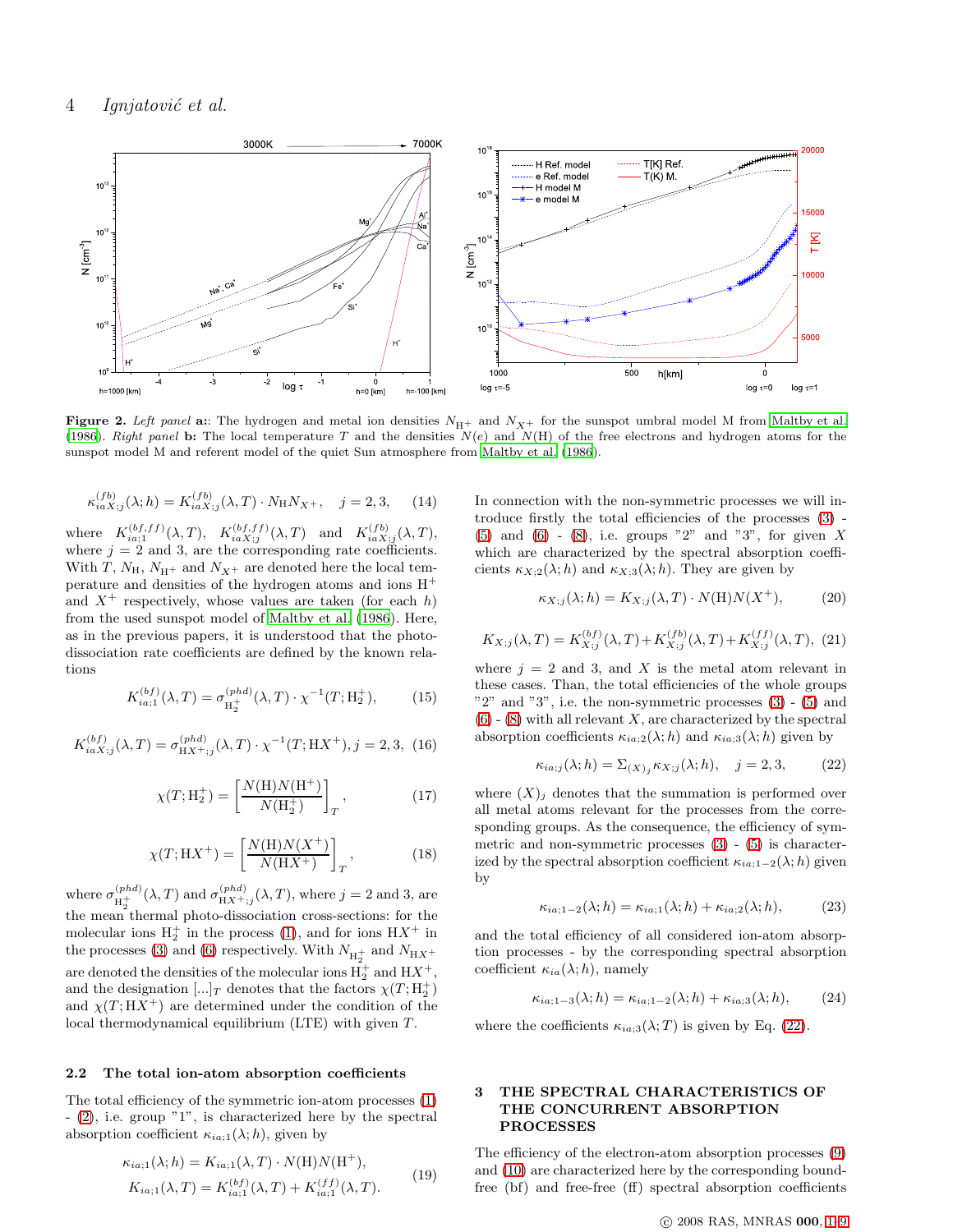$\kappa_{ea;bf}(\lambda;h)$  and  $\kappa_{ea;ff}(\lambda;h)$ . They are taken in the usual form

$$
\kappa_{ea;bf}(\lambda;h) = K_{ea;bf}(\lambda,T) \cdot N(H)N(e),\tag{25}
$$

<span id="page-4-0"></span>
$$
\kappa_{ea;ff}(\lambda;h) = K_{ea;ff}(\lambda,T) \cdot N(H)N(e),\tag{26}
$$

from where it follows that the efficiency of these electronatom processes together is characterized here by the total absorption coefficient  $\kappa_{ea}(\lambda;h)$  given by

$$
\kappa_{ea}(\lambda; h) = K_{ea}(\lambda, T) \cdot N(\mathcal{H}) N_e,
$$
  
\n
$$
K_{ea}(\lambda, T) = K_{ea;bf}(\lambda, T) + K_{ea;ff}(\lambda, T).
$$
 (27)

<span id="page-4-3"></span>where  $K_{ea;bf}(\lambda, T)$  and  $K_{ea;ff}(\lambda, T)$  are the corresponding partial rate coefficients. The first of them is defined by the known relations

$$
K_{ea;bf}(\lambda;h) = \sigma_{\mathcal{H}^{-}}^{(phd)}(\lambda) \cdot \chi^{-1}(T; \mathcal{H}^{-}),
$$
  

$$
\chi(T; \mathcal{H}^{-}) = \left[\frac{N(\mathcal{H})N_e}{N(\mathcal{H}^{-})}\right],
$$
 (28)

<span id="page-4-1"></span>where  $\sigma_{\rm H^{+}}^{(phd)}(\lambda)$  is the spectral cross-section for the ion  ${\rm H^{-}}$ photo-detachment, the designation  $\left[\ldots\right]_T$  - is already defined above, and  $N(H)$  and the free electron density  $N(e)$  are taken from the used sunspot model.

Than, the photo-ionization processes [\(11\)](#page-1-5), which are connected with the metal atoms of the given kinds, are characterized here by the corresponding effective spectral absorption coefficient  $\kappa_{phi;[X]}(\lambda;h)$ , namely

<span id="page-4-2"></span>
$$
\kappa_{phi;X}(\lambda;h) = \sigma_{[X]}^{(phi)}(\lambda;T) \cdot N([X];h),\tag{29}
$$

where  $[X]$  marks the kind of the given metal atoms,  $N([X]; h)$  - the mean local density of all these atoms, i.e. the atoms in the ground state and in all excited states atoms which are realized with existing  $N_e$  and  $T$ , and  $\sigma_{[X]}^{(phi)}(\lambda;)$ is the corresponding mean (for given  $T$ ) photo-ionization cross-sections.

#### 4 THE CALCULATION METHODS

#### 4.1 The ion-atom absorption processes

As it is known the spectral rate coefficients introduced in Eqs.  $(12)$  -  $(14)$  are calculated using the data about the relevant molecular ions characteristics. We mean the potential curves of the initial and final electronic states of the considered molecular ions and the corresponding transition dipole moments. The behavior of these characteristics as the functions of the internuclear distance  $R$  was already shown in the cases of the symmetric and non-symmetric  $(X = Mg$  and Si) ion-atom processes in [Mihajlov et al.](#page-8-3) [\(2007](#page-8-3)) and [Mihajlov et al. \(2013](#page-8-7)) respectively. Also, it is illustrated here by figure in the Appendix A in the case  $X$ = Na. The potential curves and transition dipole moments needed for the non-symmetric processes  $(3)$  -  $(5)$  with  $X =$ Na and Li are determined within this work and presented in Appendix A. For other above described non-symmetric ion-atom processes they are taken from [Mihajlov et al.](#page-8-7) [\(2013](#page-8-7)), [Aymar & Dulieu \(2012](#page-8-19)), [Nguyen et al. \(2011](#page-8-20)) and [Habli et al. \(2011](#page-8-21)), and for symmetric processes - from [Mihajlov et al. \(2007](#page-8-3)).

c 2008 RAS, MNRAS 000, [1–](#page-0-0)[9](#page-10-0)

In this work all mentioned ion-atom processes, exclud-ing [\(2\)](#page-0-2) and [\(8\)](#page-1-2) with  $X^{+*} = \text{Ca}^+(3p^64p)$ , have completely quantum-mechanical treatment, and the corresponding partial rate coefficients are determined in the same way as in [Mihajlov et al. \(2007](#page-8-3)) and [Mihajlov et al. \(2013](#page-8-7)), where the whole procedure was described in details. Since the transition dipole moment of the system  $H + H^+$  unlimitedly increases (with increasing of  $R$ ), the partial rate coefficient for the free-free process [\(2\)](#page-0-2) is determined here semi-classically, as it was described in [Mihajlov et al. \(1994](#page-8-2)) and [Mihajlov et al. \(2007\)](#page-8-3). Then, in the case of the nonsymmetric processes  $(6)$  -  $(8)$  with  $X^{+*} = \text{Ca}^+(3p^64p)$  the radiative transition  $\text{Ca}^+(3p^64s) \rightarrow \text{Ca}^+(3p^64p)$  is allowed by the dipole selection rules and, consequently, quasi-molecular band generated by these processes represent a satellite of the corresponding ion spectral line. In this case the transition dipole moment approaches (when  $R$  increases) to *constant*  $\neq$  0. Because of that the rate coefficient for this free-free process can be determined by now only semi-classically. However, in this case it is needed to use the semi-classical procedure which is described in Ignjatović et al.  $(2009)$  in connection with the ion-atom processes in helium-rich stellar atmospheres. Let us note that the spectral rate coefficients of the considered non-symmetric absorption processes, including the processes with  $X = \text{Li}$ , are presented here in the Appendix B.

#### 4.2 The concurrent absorption processes

The electron-atom absorption processes [\(9\)](#page-1-3) - [\(10\)](#page-1-4) are described in this work similarly to [Mihajlov et al.](#page-8-2) [\(1994](#page-8-2)) and [Mihajlov et al. \(2007\)](#page-8-3). Because of that the photo-detachment cross-section  $\sigma_{H^-}^{(phd)}(\lambda)$  and the inverse "bremsstrahlung" rate coefficient  $K_{ea;ff}(\lambda,T)$  introduced in Eqs.  $(26)$  -  $(28)$ , which cause the efficiencies of these processes, are determined here using the data presented in [Stilley & Callaway \(1970](#page-8-23)) and [Wishart \(1979](#page-8-24)).

According to Eq. [\(29\)](#page-4-2) the efficiencies of the processes [\(11\)](#page-1-5) of the considered metal atoms photo-ionization depend on the densities  $N([X]; h)$  of these atoms and on the mean photo-ionization cross-sections  $\sigma_{[X]}^{(phi)}(\lambda;T)$ . These cross-sections for the atoms of all relevant metals (Na, Ca, Mg, Si, Al, Fe) are calculated here in the wide region of  $\lambda$ and  $T$  on the basis of the data from Travis  $\&$  Matsushima [\(1968](#page-8-25)). The densities  $N([X]; h)$  are determined from Saha's equation, with given T,  $N(e)$  and the ion densities  $N(X^+)$ . For that purpose is needed to know the corresponding partition functions  $Q_{[X]}(T;\delta_X)$ , where  $\delta I_X \equiv \delta I_X(T;N(e))$  is the lowering of the ionization potential of the given ground state atom  $X$ . The calculation of the partition functions, which is the key element of the whole procedure of  $N([X]; h)$  determination, is performed here on the basis of the data from [Drawin& Felenbok \(1965](#page-8-26)).

However, because of this source of the data about the partition functions it is needed to stay for a moment on this point. The reason for this is the fact that the partition functions are calculated in [Drawin& Felenbok \(1965\)](#page-8-26) for the values of  $\delta I_X$  from the region which is limited from below with 0.1 eV, while in our case  $(N(e) \approx 10^{12} \text{cm}^{-3}, T \approx 3500$ K) we have that  $\delta I_X \sim 10^{-4}$  eV. As it is known in the Saha's equation  $\delta I_X$  appears also in the argument of its ex-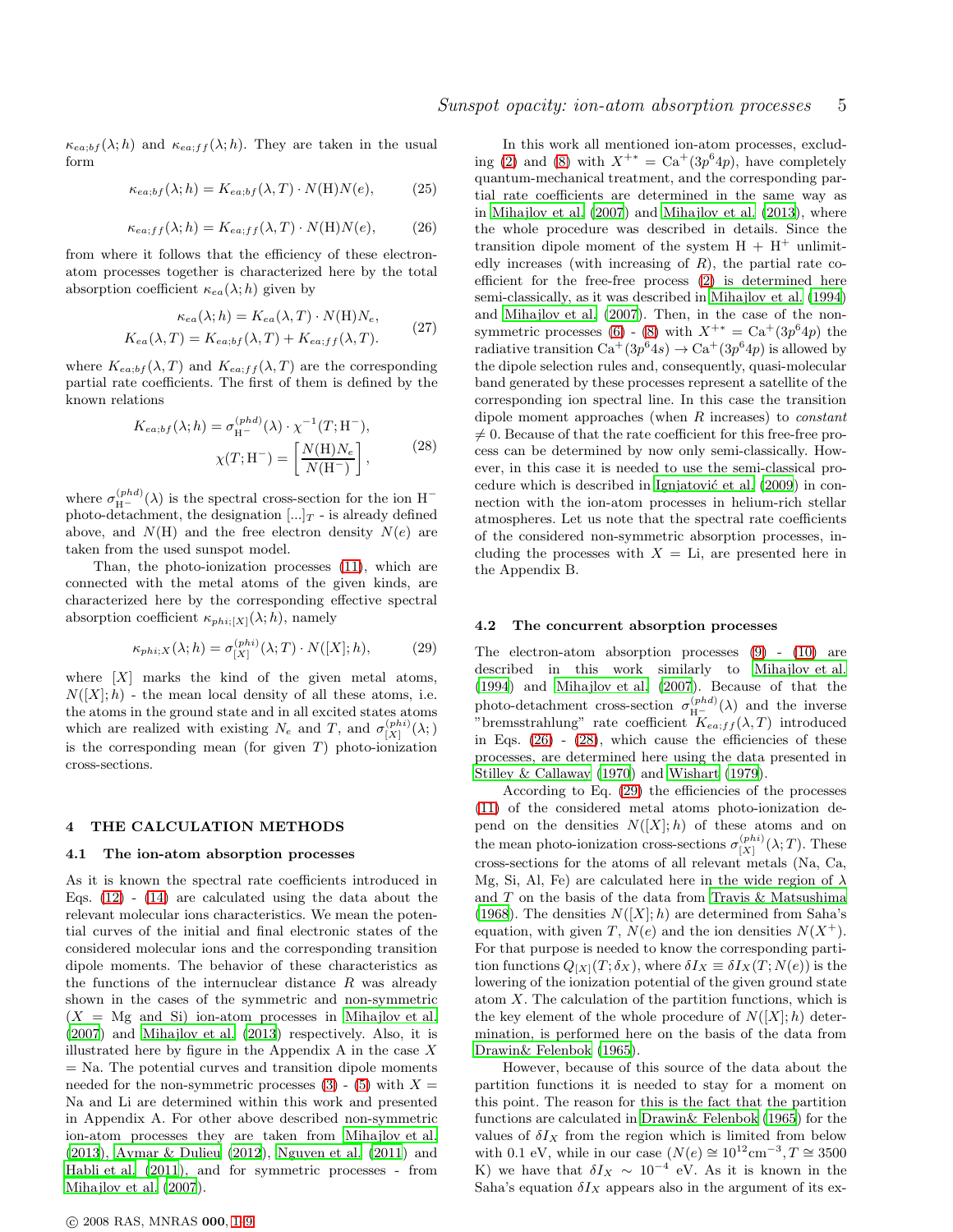

<span id="page-5-0"></span>Figure 3. The plots of all considered absorbtion processes for log  $\tau = 0$  in the case of the sunspot (umbral model M from [Maltby et al.](#page-8-5) [\(1986](#page-8-5))): Mg, Si, etc. - the abbreviations for the spectral coefficients  $\kappa_{phi}: X$  of the metal atoms photo-ionization processes [\(11\)](#page-1-5) with X = Mg, Si, etc.;  $\kappa_{ea}$  - the electron atom processes [\(9\)](#page-1-3) and [\(10\)](#page-1-4) together (H<sup>-</sup>-continuum);  $\kappa_{ia;1}$  - symmetric ion-atom processes [\(1\)](#page-0-1) and [\(2\)](#page-0-2) together ( $H_2^+$ -continuum);  $\kappa_{ia;1-2}$  - ion-atom symmetric and non-symmetric processes [\(3\)](#page-0-3) - [\(5\)](#page-0-4);  $\kappa_{ia;1-3}$  - all ion-atom processes, including non-symmetric processes [\(6\)](#page-1-1) - [\(8\)](#page-1-2).

ponent, but in the considered case  $\delta I_X/kT \lesssim 10^{-3}$  and the influence of  $\delta I_X$  on the values of that exponent can be completely neglected. However, the fact that existing  $\delta I_X \ll$ 0.1 eV has to be examined from the aspect of its influence on the partition functions. Namely, the moving of the value of  $\delta I_X$  from 0.1 eV to about 10<sup>-4</sup> eV causes the increasing of the principal quantum number of the last realized excited atomic state from about 11 to about 200. It was shown that such increasing of the largest principal quantum number causes the increasing of the values of the partition functions only for about 0.5 percentage. This result means that the partition functions calculated by using the data from [Drawin& Felenbok \(1965](#page-8-26)), which relate to  $\delta_X =$ 0.1 eV, were applicable for determination of the densities  $N([X];h).$ 

## 5 RESULTS AND DISCUSSION

The sunspot model M from [Maltby et al. \(1986](#page-8-5)), as well as its differences with the respect to the quiet Sun referent model, also from [Maltby et al. \(1986\)](#page-8-5), are illustrated by Fig. [2.](#page-3-2) So, the part of this figure ("a") presents the densities of the hydrogen ions  $H^+$  and  $H^-$  and relevant metal ions  $(Na^+, Ca^+, etc.)$  as the functions of h. The part  $("b")$ presents the local temperature and the densities of the free electrons and hydrogen atoms  $(T, N_e$  and  $N(H))$  from the model M together with the corresponding quantities  $(T_{ref},$  $N_{e;ref}$   $N_{ref}$ (H)) from the referent model, also as the functions of h.

In accordance with the mentioned in the Introduction we should obtain firstly the picture which reflects the relative efficiencies within the sunspot of all symmetric and non-symmetric ion-atom processes  $(1)$  -  $(2)$ ,  $(3)$  -  $(5)$  and

 $(6)$  -  $(8)$ , as well as the electron-atom absorption processes [\(9\)](#page-1-3) - [\(10\)](#page-1-4) and metal atom photo-ionization processes [\(11\)](#page-1-5). For that purpose the several plots of spectral absorption coefficients of all these processes were performed for the values of log  $\tau$  between 1.0 and -1.0 in the region 70 nm  $\leq \lambda \leq$ 800 nm. We mean on the ion-atom coefficients  $\kappa_{ia;1}(\lambda;h)$ ,  $\kappa_{ia;1-2}(\lambda;h)$  and  $\kappa_{ia;1-3}(\lambda;h)$ , which are given by Eqs. [\(19\)](#page-3-3) - [\(24\)](#page-3-4), as well as on the electron-atom and photo-ionization coefficients, namely  $\kappa_{ea}(\lambda; h)$  and  $\kappa_{phi;[X]}(\lambda; h)$ , which are given by [\(27\)](#page-4-3) and [\(29\)](#page-4-2) respectively. It was established that in the short wave part of this spectral region, generally we have the domination of the photo-ionization processes [\(11\)](#page-1-5) in respect to all other considered absorption processes. So, for  $-1.0 \le \log \tau \le 0.5$  the mentioned domination exists in the region  $\lambda \leq 250$  nm, but with the increasing of the value of log $\tau$  this region decreases and for log  $\tau = 1.0$  the region of this domination is  $\lambda \lesssim 175$  nm.

In the same time it was established that the electronatom absorption processes  $(9) - (10)$  $(9) - (10)$  can be treated now as the referent processes not only in the case of the quiet Sun photosphere, but also in the case of a sunspot. Moreover, for any value of  $\log \tau$  just these processes dominate in the best part of the whole considered spectral region in respect to all other absorption processes, including the processes [\(11\)](#page-1-5). All mentioned is illustrated by Fig's. [3](#page-5-0) and [4](#page-6-0) which show the plots of all considered absorption processes for log  $\tau =$ 0.5 and 0.0 respectively. Let us note that the plots for log  $\tau$  $= 0.5$  were needed since just in the region log  $\tau > 0.0$  the density of the  $H^+$  ions becomes very fast increasing.

In Fig's. [3](#page-5-0) and [4](#page-6-0) the plot of each of all considered photoionization processes [\(11\)](#page-1-5) is shown separately. These plots are marked by designations of the corresponding atoms ("Mg", "Si", etc.). We draw attention that here was not planed to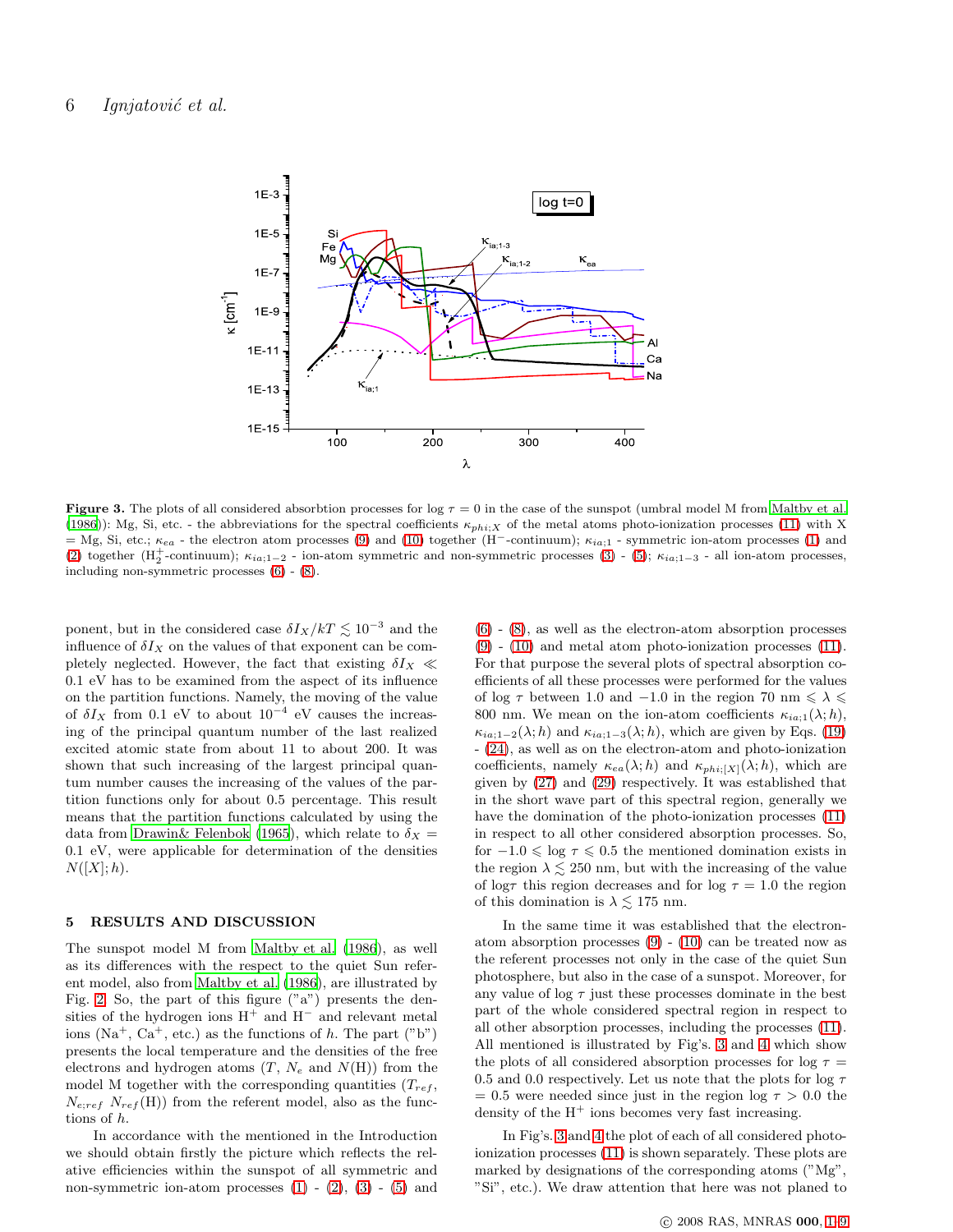

<span id="page-6-0"></span>**Figure [4](#page-6-0).** Same as in the Fig. 4 but for  $log \tau = 0.5$ 

obtain the plot describing the total efficiency of all photoionization processes. Namely to obtain such a plot would be certainly useful in the context of the synthesis of the corresponding sunspot spectrum. However, such task is out of the frame of the present work.

The electron-atom processes  $(9)$  -  $(10)$ , which are treated sometimes as the H<sup>−</sup>-continuum, are represented here by their common plot which in these figures is marked by  $\kappa_{ea}$ . However, in accordance with the aims of this work, the examined ion-atom absorption processes are characterized by three corresponding plots, namely: one for the whole group "1", i.e. the symmetric processes [\(1\)](#page-0-1) and [\(2\)](#page-0-2), which are known also as the  $H_2^+$ -continuum; second for these first processes together with the non-symmetric processes of the group  $"3"$ , i.e.  $(3)$  -  $(5)$ ; third for all considered ion-atom processes together, including the non-symmetric processes of the group "3", i.e.  $(1)$  -  $(2)$ . These plots are marked here by " $\kappa_{ia;1}$ ", " $\kappa_{ia;1-2}$ " and " $\kappa_{ia;1-3}$ " respectively. The presented ion-atom plots show that it was indeed necessary to take into account additional non-symmetric processes of the group "3". Namely, one can see that the inclusion of these processes significantly increases the total efficiency of the non-symmetric ion-atom absorption processes.

The figures [3](#page-5-0) and [4](#page-6-0) demonstrate that the total efficiencies of all considered symmetric and non-symmetric ionatom absorption processes in the region 110 nm  $\leq \lambda \leq 230$ nm is of the same order of the magnitude as the one of the electron-atom processes [\(9\)](#page-1-3) - [\(10\)](#page-1-4) together (H<sup>−</sup>-continuum). However, here is needed to emphasis that in the significant part of this region these total efficiencies are close, or the ion-atom efficiency is even larger than electron-atom one.

From Fig. [2](#page-3-2) one can see that the plasma temperature in sunspot  $(T)$  is significantly smaller than in the case of the quiet Sun  $(T_{ref})$  in the larger part of that region of log  $\tau$  or h which is shown in this figure. Consequently, it was possible to expect that in this region the relative importance of the non-symmetric absorption processes (in respect to the



<span id="page-6-2"></span>**Figure 5.** The behavior of the quantity  $G_{ia}^{(nsim)}(\lambda; h)$ , given by equation [\(30\)](#page-6-1), which characterizes the relative efficiency of all non-symmetric ion-atom processes in respect to the total efficiency of all ion-atom absorption precesses (the sunspot model M from [Maltby et al. \(1986\)](#page-8-5)).

symmetric ones), at least for 110 nm  $\lesssim \lambda \lesssim 230$  nm, will be larger than in the case of the quiet Sun. In order to test this assumption and to establish what is the contribution of all considered non-symmetric processes to the total ion-atom efficiencies in far UV region of  $\lambda$  we have determined the adequately defined quantity  $G_{ia}^{(nsim)}(\lambda;h)$ , namely

<span id="page-6-1"></span>
$$
G_{ia}^{(nsim)}(\lambda;h) = \frac{\kappa_{ia;2}(\lambda;h) + \kappa_{ia;3}(\lambda;h)}{\kappa_{ia;1-3}(\lambda;h)},\tag{30}
$$

where  $\kappa_{ia;j}(\lambda)$ , with  $j = 2$  and 3, and  $\kappa_{ia}(\lambda; h)$  are given by Eqs. [22](#page-3-0) and [24](#page-3-4) respectively. The behavior of this quantity (for several values of  $\lambda$ ) is illustrated by Fig. [5](#page-6-2) in the interval of heights: -125 km  $\leq h \leq 200$  km. From this figure one can see that in far UV region the non-symmetric processes are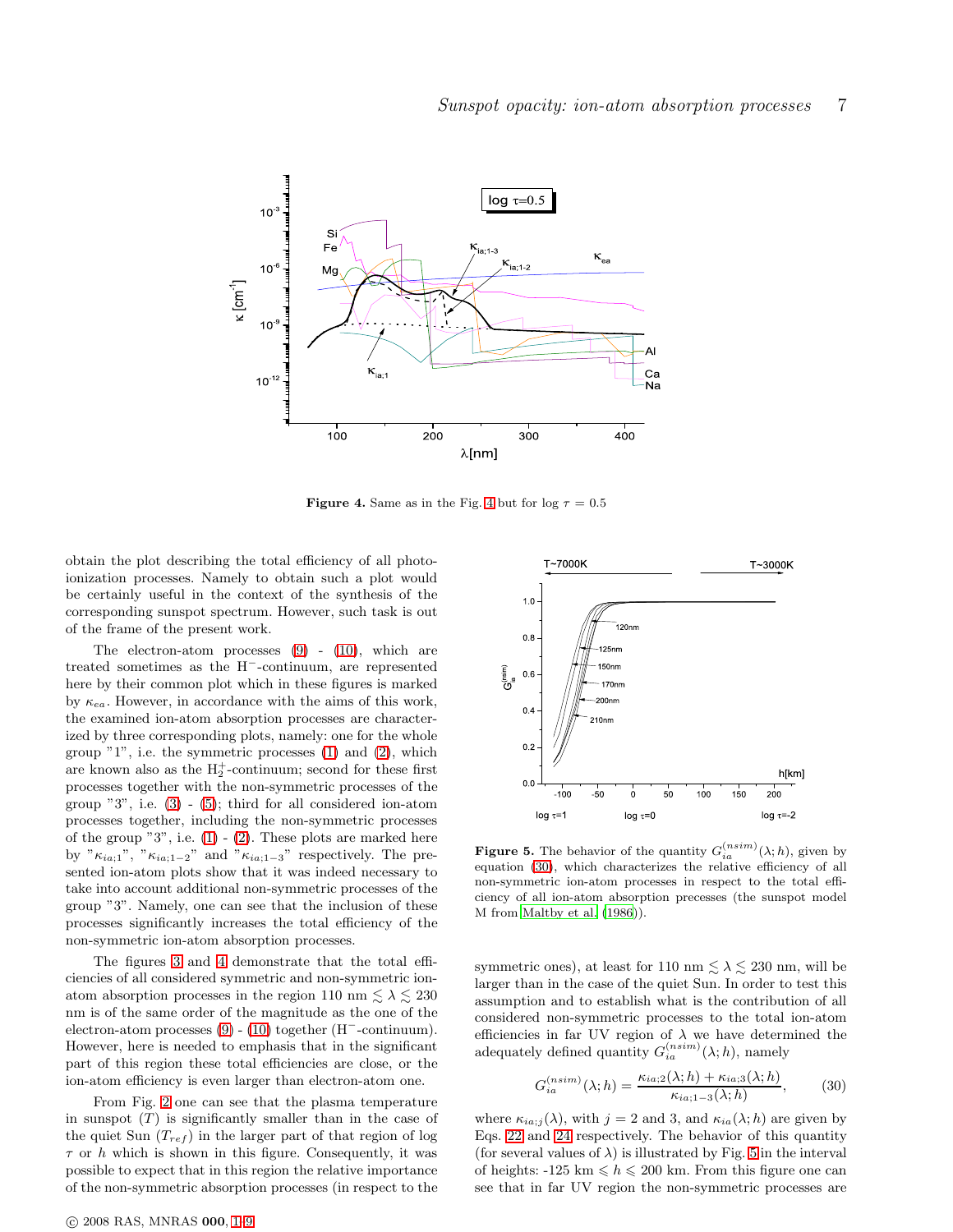

<span id="page-7-1"></span>**Figure 6.** The behavior of the quantity  $F_{ea}^{(ia)}(\lambda; h)$ , given by equation [\(31\)](#page-7-0), which characterizes the relative efficiency of all (symmetric and non-symmetric) ion-atom processes with respect to the total efficiency of the electron-atom absorption precesses [\(9\)](#page-1-3) - [\(10\)](#page-1-4) within the sunspot model M from [Maltby et al. \(1986](#page-8-5)).

dominant in respect to the symmetric ones for  $h > 50$  km, i.e. in the largest part of the region of  $h$  shown in Fig. [2,](#page-3-2) but for -75 km  $\leq h \leq 50$  km the efficiencies of the symmetric and non-symmetric processes are close. This fact shows that in the case of the sunspot (as in the case of the quiet Sun) it is useful to treat the symmetric and all non-symmetric ionatom absorption processes together. Finally, we will have to compare within the same part of the sunspot (which is shown in Fig. [2\)](#page-3-2) the total efficiencies of the ion-atom and referent electron-atom absorption processes [\(9\)](#page-1-3) and [\(10\)](#page-1-4) together (H<sup>−</sup>-continuum) in the considered part of the far UV region of  $\lambda$ . Already this figure gives the possibility to expect that in the sunspot case these total efficiencies could be close at least in a part of the mentioned spectral region. It can be tested on the basis of the behavior of the quantity  $F_{ea}^{(ia)}(\lambda;h)$ , defined by

<span id="page-7-0"></span>
$$
F_{ea}^{(ia)}(\lambda) = \frac{\kappa_{ia;1-3}(\lambda;h)}{\kappa_{ea}(\lambda;h)},
$$
\n(31)

where  $\kappa_{ea}(\lambda; h)$  is given by Eq. [27.](#page-4-3) The behavior of this quantity (also for several values of  $\lambda$  from the far UV region) is illustrated by Fig. [6](#page-7-1) in the same interval of heights:  $-125 \text{ km } \leqslant h \leqslant 200 \text{ km}$ . This figure shows that: for any of the taken  $\lambda$  the total efficiency of all ion-atom absorption processes is close, or even larger than the efficiency of the referent electron-atom processes (H<sup>−</sup>-continuum) in the largest part of the mentioned interval of  $h$ . This means that in the case of the sunspot it is needed to consider the discussed ion-atom absorption process in the mentioned part of the far UV region (110 nm  $\leq \lambda \leq 230$  nm) always together with the referent electron-atom processes (H<sup>−</sup>-continuum). Consequently, the considered ion-atom processes should be also included ab initio in the corresponding models of sunspots of solar-type and near solar-type stars. Due to possible future investigations of these ion-atom processes, the needed spectral rate coefficients are determined and presented in Appendix B. Since the ion-atom processes of the type [\(3\)](#page-0-3) - [\(5\)](#page-0-4) with  $X =$  Li could be interesting in connection with the so called lithium stars (mentioned in the Introduction), the corresponding spectral rate coefficients are also presented in this Appendix.

#### 6 CONCLUSIONS

From the presented material it follows that the considered symmetric and non-symmetric ion-atom absorption processes influence on the opacity of sunspots in the considered spectral region (110 nm  $\lesssim \lambda \lesssim 230$  nm) not less and in some parts even larger than the referent electron-atom processes. The presented results show that further investigations of the non-symmetric ion-atom absorption processes promise that their efficiency could be increased considerably. Namely, the processes  $(3)$  -  $(5)$  with  $X = \text{Fe}$  were not considered here because of the absence of the data about the needed characteristics of the corresponding molecular ion. However the Fe component, according to Fig. [2,](#page-3-2) gives the significant contribution to the electron density. Also, some of the possible processes of the (satellite) type [\(6\)](#page-1-1) - [\(8\)](#page-1-2) could be very efficient. It means that the inclusion in the consideration of all possible relevant non-symmetric ion-atom absorption processes would surely increase their total efficiency. Because of that, we take such inclusion as the task for the investigations in the nearest future. For this purpose, here are presented the spectral characteristics of the considered ionatom absorption processes which can be used in some further applications.

Finally, the presented results show that in far UV region the significance of the considered ion-atom absorption processes is sufficiently large that they should be included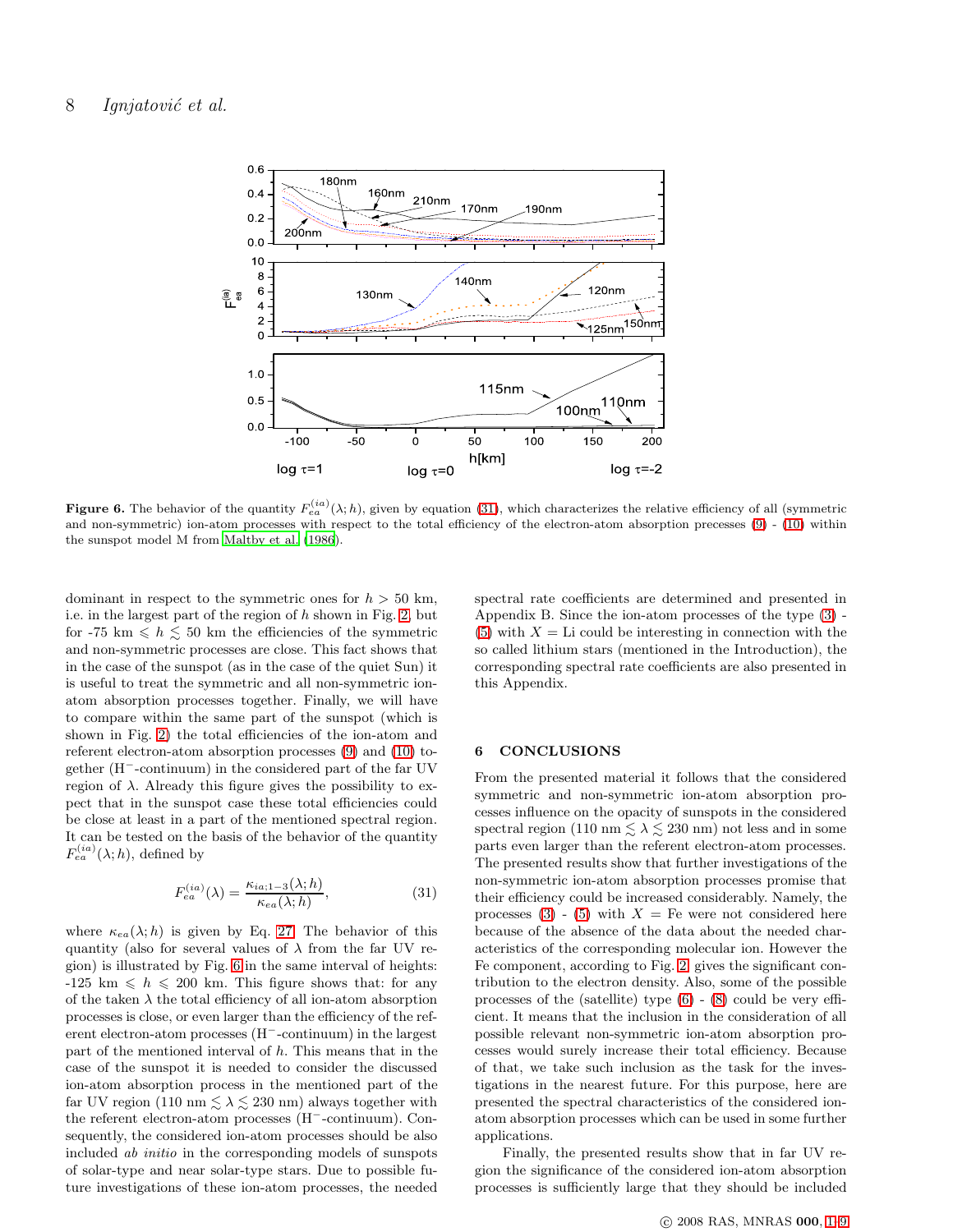ab initio in the corresponding models of the sunspots. Apart of that, obtained results could be useful also in the case of different solar like atmospheres.

## ACKNOWLEDGMENTS

The authors wish to thank to Profs. V.N. Obridko, A.A. Nusinov and N. S. Polosukhina for the shown attention to this work. Also, the authors are thankful to the Ministry of Education, Science and Technological Development of the Republic of Serbia for the support of this work within the projects 176002, III4402.

#### **REFERENCES**

- <span id="page-8-19"></span>Aymar, M., & Dulieu, O. 2012, Journal of Physics B Atomic Molecular Physics, 45, 215103
- <span id="page-8-26"></span>Drawin, H.-W., & Felenbok, P. 1965, Data for plasmas in local thermodynamic equilibrium, by Drawin, Hans-Werner.; Felenbok, Paul. Paris, Gauthier-Villars, 1965.
- <span id="page-8-11"></span>Fontenla, J. M., Avrett, E., Thuillier, G., & Harder, J. 2006, ApJ, 639, 441
- <span id="page-8-6"></span>Fontenla, J. M., Curdt, W., Haberreiter, M., Harder, J., & Tian, H. 2009, ApJ, 707, 482
- <span id="page-8-14"></span>Fontenla, J. M., Harder, J., Livingston, W., Snow, M., & Woods, T. 2011, Journal of Geophysical Research (Atmospheres), 116, 20108
- <span id="page-8-21"></span>Habli, H., Ghalla, H., Oujia, B., & Gadéa, F. X. 2011, European Physical Journal D, 64, 5
- <span id="page-8-16"></span>Hack, M., Polosukhina, N. S., Malanushenko, V. P., & Castelli, F. 1997, A& A, 319, 637
- <span id="page-8-28"></span>Heine V. 1970, Solid State Physics 24, 1-36.
- <span id="page-8-27"></span>Ignjatović, L. M., & Mihajlov, A. A. 2005, Phys.Rev.A, 72, 022715
- <span id="page-8-29"></span>Ignjatović, L. M., Mihajlov, A. A., & Klyucharev, A. N. 2008, Journal of Physics B Atomic Molecular Physics, 41, 025203
- <span id="page-8-22"></span>Ignjatović, L. M., Mihajlov, A. A., Sakan, N. M., Dimitrijević, M. S., & Metropoulos, A. 2009, MNRAS, 396, 2201
- <span id="page-8-8"></span>Ignjatović, L. M., Mihajlov, A. A., Srećković, V. A., & Dimitrijević, M. S. 2014, MNRAS, 439 (3), 2342
- <span id="page-8-5"></span>Maltby, P., Avrett, E. H., Carlsson, M., Kjeldseth-Moe, O., Kurucz, R. L., Loeser, R. 1986, ApJ, 306, 284
- <span id="page-8-0"></span>Mihajlov, A. A., & Dimitrijević, M. S. 1986, A&A, 155, 319
- <span id="page-8-1"></span>Mihajlov, A. A., Dimitrijević, M. S., & Ignjatović, L. M. 1993, A&A, 276, 187
- <span id="page-8-2"></span>Mihajlov, A. A., Dimitrijević, M. S., Ignjatović, L. M., & Djurić, Z. 1994, A&AS, 103, 57
- <span id="page-8-30"></span>Mihajlov, A. A., & Ignjatović, L. M. 1996, DIAM Dynamique des Ions, des Atomes et des Molecules, Contrib. Papers, p. 157
- <span id="page-8-3"></span>Mihajlov, A. A., Ignjatović, L. M., Sakan, N. M., & Dimitrijević, M. S. 2007, A&A, 437, 1023
- <span id="page-8-7"></span>Mihajlov, A. A., Ignjatović, L. M., Srećković, V. A., Dimitrijević, M. S. & Metropoulos, A. 2013, MNRAS, 431, 589
- <span id="page-8-20"></span>Nguyen, J. H. V., Viteri, C. R., Hohenstein, E. G., Sherill, C. D., Brown, K. P., & Odom, B. 2011, New Journal of Physics, 13, 063023

<span id="page-8-15"></span>Penn, M. J., & Livingston, W. 2011, IAU Symposium, 273, 126

- <span id="page-8-17"></span>Shavrina, A. V., Polosukhina, N. S., Zverko, J., et al. 2001, A& A, 372, 571
- <span id="page-8-18"></span>Shavrina, A. V., Polosukhina, N. S., Pavlenko, Y. V., et al. 2003, A& A, 409, 707
- <span id="page-8-13"></span>Skenderović, H., Beuc, R., Ban, T., & Pichler, G. 2002, European Physical Journal D, 19, 49
- <span id="page-8-10"></span>Srećković, V. A., Mihajlov, A. A., Ignjatović, L. M.& Dimitrijević, M. S. 2013, Adv. Space. Res., doi:10.1016/j.asr.2013.11.017.
- <span id="page-8-9"></span>Stancil, P. C., Kirby, K., Sannigrahi, A. B., Buenker, R. J., Hirsch, G., Gu, J.-P. 1997, ApJ, 486, 574
- <span id="page-8-23"></span>Stilley, J. L., & Callaway, J. 1970, ApJ, 160, 245
- <span id="page-8-25"></span>Travis, L. D., & Matsushima, S. 1968, ApJ, 154, 689
- <span id="page-8-4"></span>Vernazza, J., Avrett, E., & Loser, R. 1981, ApJS, 45, 635
- <span id="page-8-12"></span>Veža, D., Beuc, R., Milošević, S., & Pichler, G. 1998, European Physical Journal D, 2, 45
- <span id="page-8-24"></span>Wishart, A. W. 1979, MNRAS, 187, 59

## APPENDIX A: THE MOLECULAR ION CHARACTERISTICS

The potential curves of the ground and several low lying excited electronic states of the molecular ions  $HNA<sup>+</sup>$  and  $HLi^+$ , as well as the corresponding transition dipole matrix elements, are calculated here by means of the method which was described in details in Ignjatović & Mihajlov (2005). The calculated characteristics of these molecular ions are shown as the functions of the internuclear distance  $R$  in Fig's. [A1](#page-9-0) and [A2,](#page-9-1) where the zero of the energy is chosen in such a way that the potential energy  $U_1(R)$  of the ground electronic state is equal to zero at  $R = \infty$ . In these figures are given the characteristics not only of the ground and first excited electronic state with the energy  $U_2(R)$ , but also of the several excited states whose energies are larger then  $U_2(R)$ . Namely, we keep in mined that such excited electronic state of the ions  $HNa<sup>+</sup>$  and  $HLi<sup>+</sup>$  could be needed in some further applications.

The mentioned calculation method was developed for the molecular ions  $A_2^+$ ,  $AB^+$  and  $HB_2^+$ , where A and B are the alkali metal atoms (Li, Na, etc.). Within this method the wave functions of the adiabatic electronic states of the considered molecular ion are described in the singleelectron approximation, under the condition which are analogous to the orthogonality conditions in the known pseudopotential method of [Heine \(1970](#page-8-28)). Using this method, in Ignjatović & Mihajlov (2005) were successfully determined the potential curves and the dipole matrix elements of the ions  $\text{Na}_2^+$  and  $\text{Li}_2^+$ , and later in Ignjatović et al. (2008) of the ion  $LiNa<sup>+</sup>$ . Let us note that the first version of this method was used in Mihajlov & Ignjatović (1996) just in the connection with the radiative processes in  $(H + Li<sup>+</sup>)$ collisions.

## APPENDIX B: THE BEHAVIOR OF THE SPECTRAL CHARACTERISTICS

The spectral rate coefficients  $K_{X;2}(\lambda;T)$  and  $K_{X;3}(\lambda;T)$  for the non-symmetric processes  $(3)$  -  $(5)$  and  $(6)$  -  $(8)$  respec-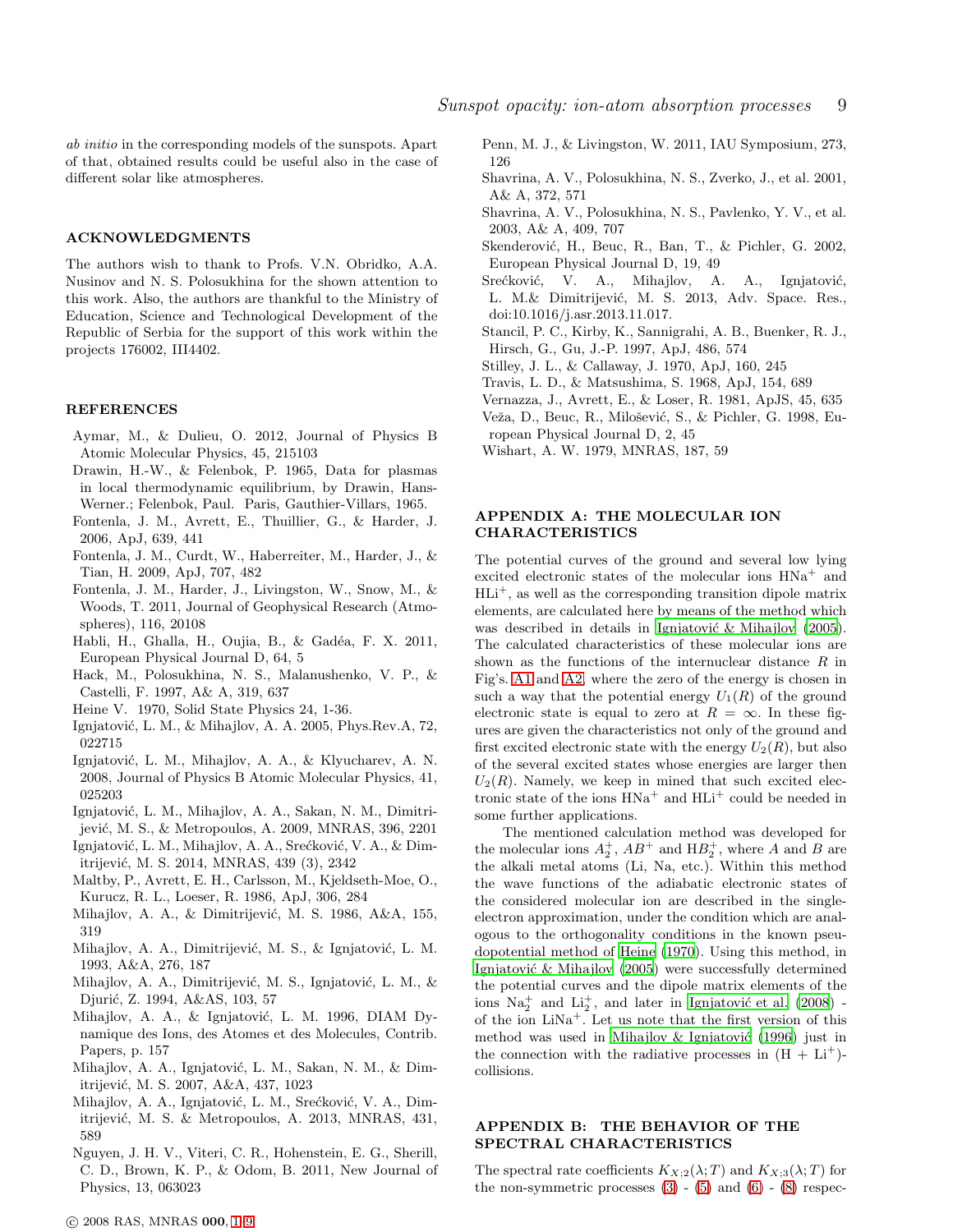

Figure A1. Left panel a: The potential curves of the several low lying electronic states of the molecular ion  $HNA^+$ . Right panel b: The matrix elements of the transition dipole moment for the given electronic states of the molecular ion  $HNA^+$ .

<span id="page-9-0"></span>

Figure A2. Left panel a: Same as in Fig. [A1](#page-9-0) side a, but for the molecular ion HLi<sup>+</sup>. Right panel b: Same as in Fig A1 side b, but for the molecular ion HLi+.

<span id="page-9-1"></span>

<span id="page-9-2"></span>Figure B1. Left panel a: The behavior of the spectral rate coefficients  $K_{X;j=2}(\lambda, T)$ , given by Eq. [\(21\)](#page-3-5), which characterize all non-symmetric ion-atom absorption processes [\(3\)](#page-0-3)-[\(4\)](#page-0-5) with  $X=Mg$ . Right panel b: Same as in left panel, but for  $X=S$ i.